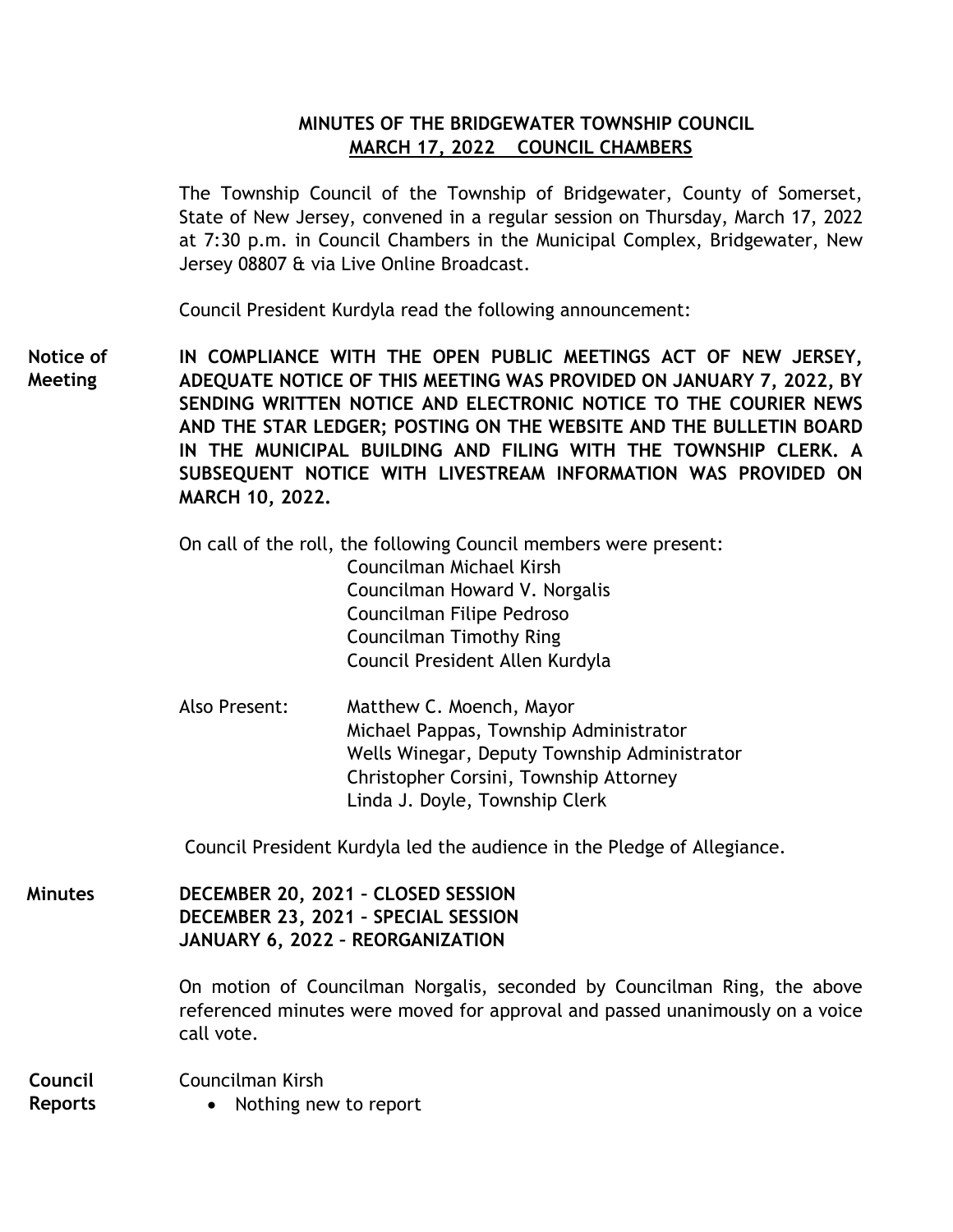Councilman Norgalis:

- To our Jewish friends Happy Purim. Purim is a holiday which commemorates the saving of the Jewish people from Haman, an official of the Achaemenid Empire who was planning to have all of Persia's Jewish subjects killed, as recounted in the Book of Esther.
- To our Irish friends Happy St. Patrick's Day Among the legends associated with St. Patrick is that he stood atop an Irish hillside and banished snakes from Ireland.
- On a sad note, decorated World War 2 hero Frank DeVita passed away. You will recall that we honored Frank by renaming a portion of Ardsley Lane in his honor.
- Spring arrives on Sunday. If you did not check your smoke and carbon monoxide detectors when you moved your clocks ahead last Sunday please do so, it is very important.
- I am excited to see that our road bonding issue will be heard tonight. Bonding approval requires a super majority of the Council to approve. That means 4 yes votes so hopefully that will happen tonight.
- I want to thank those many folks who wished me well in my spinal surgery recovery especially those from across the aisle. Bill Metz thanks. For a number of weeks, I will have to limit my sitting in a chair for extended periods of time. I hope no one would be offended if from time to time I stand behind my chair.

Councilman Pedroso:

- Echoed Councilman Norgalis' comments with regard to the two holidays that we are acknowledging today.
- Expressed his thoughts and condolences for the loss of Frank DeVita.
- Had an animal shelter meeting at which time Manville's Mayor publicly stated it is likely that Manville may not want to continue as a partner in the Shelter although there is some interest in Manville being able to continue use of the shelter for its animal control services. More information will be provided as it becomes available.

Councilman Ring:

• On February 12<sup>th</sup>, attended the township's lunar new year's celebration held at the court yard in the municipal complex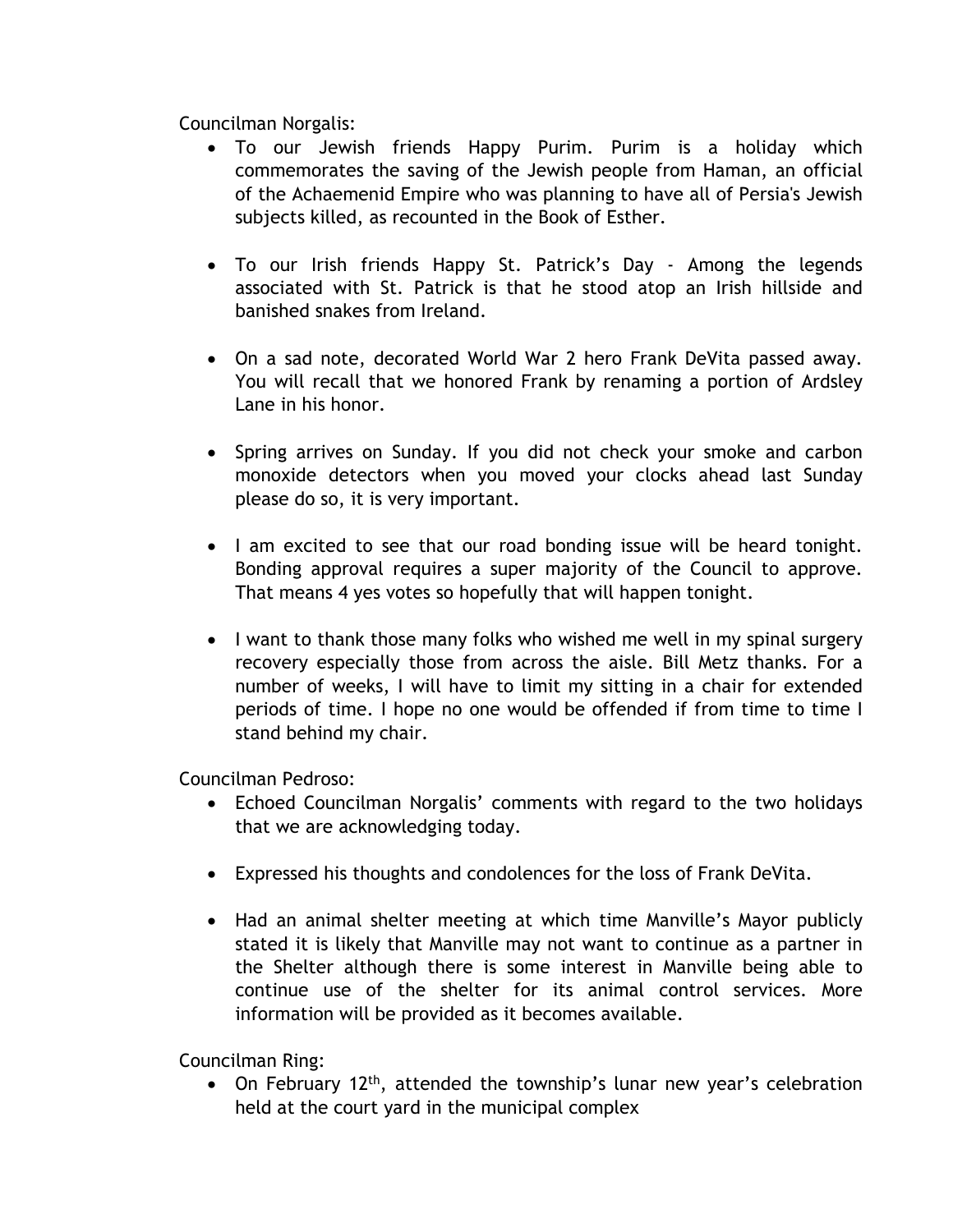- On February 22<sup>nd</sup>, attended a Planning Board meeting at which time they reviewed a small subdivision on Mt. Pleasant. The application included modifications to the existing storm water retention basin that the County has right of way on and has signed off on the modifications. All the lots were conforming; the subdivision did not involve any variances.
- On February 26<sup>th</sup>, attended a NJ Planning Officials basic accreditation Land Use course which is designed to meet the State requirements for those that serve on Municipal Planning Boards and Zoning Boards.
- The Board of Adjustment recently heard two applications. One was regarding a body shop looking to approve their adjoining lot in order to expand storage. With the growth of electrical vehicles such as Tesla, there is a need for indoor storage space. This application was approved with some revisions. The second application was for a small subdivision in the Martinsville section of Bridgewater. Several board members and residents expressed concern with the proposed stormwater management plan. The continuation of the hearing for this application is scheduled for April with revised plans.
- Saddened to learn of the passing of Frank DeVita. He was 96-years old veteran best known for his time with the US Coast guard during WWII.

Council President Kurdyla

 Echoed Councilman Norgalis' comments regarding St. Patrick's holiday and Frank DeVita's passing.

**Mayor's** 

- **Reports**
- Mayor Matthew C. Moench
	- Acknowledged the passing of Frank DeVita. He was a long-term Bridgewater resident who served his Country honorably during WWII and in honor to that, a portion of Ardsley Lane was named after him.
		- We will soon officially honor and welcome Judge Katherine E. Howes who is going to be our new Municipal Judge.
		- We have a new series of videos on the Bridgewater website which were produced by a company known as CGI at no cost to the Township. These are promotional videos talking about some highlights of Bridgewater.
		- With regard to our road program, Mayor Moench stated in 2019, we were able to construct 10.5miles of roads with a total of 24roads. In 2020, we constructed 8.5miles, totaling 25roads. Since the implementation of our road program in 2021, 16.1miles of roads were constructed which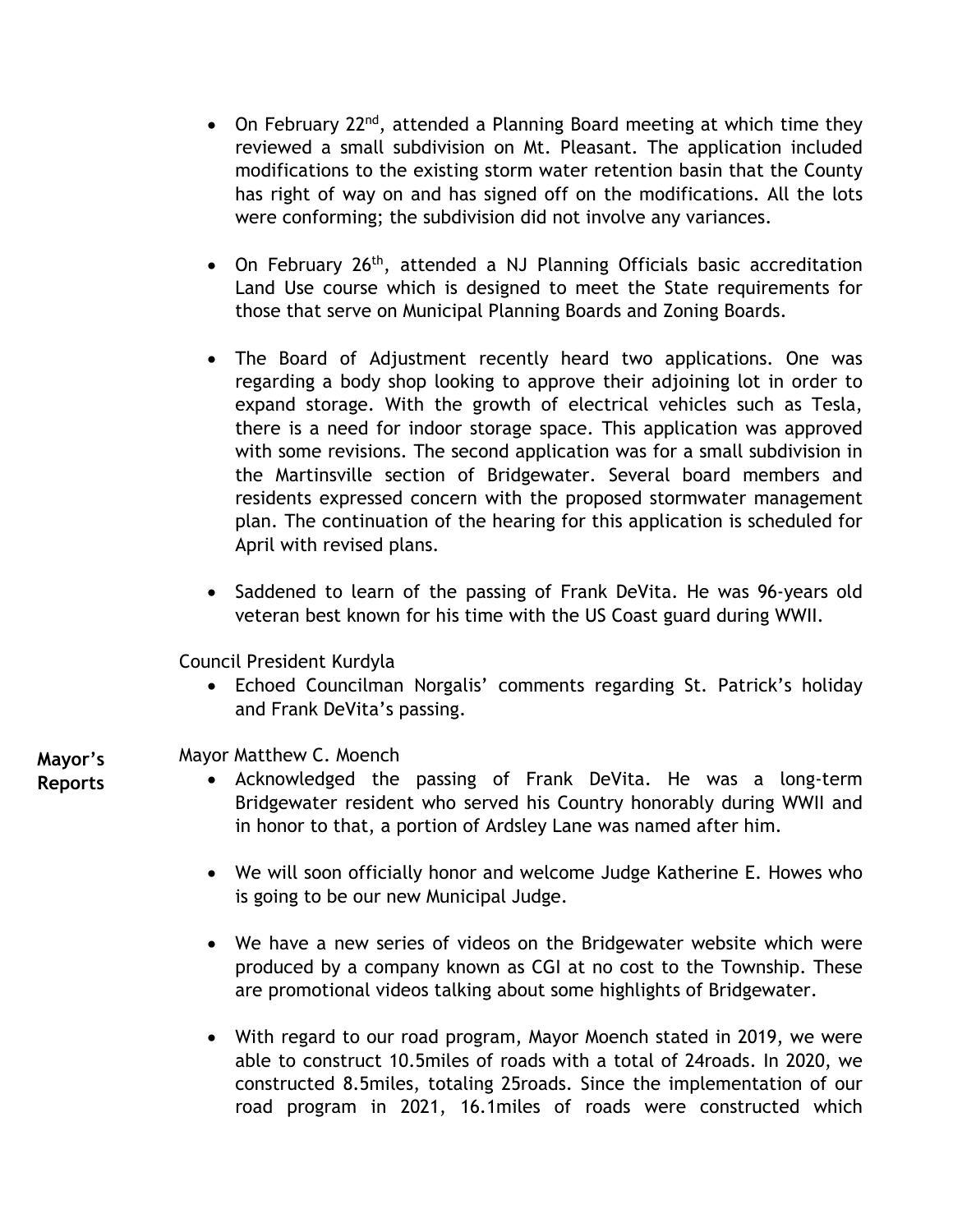included 62roads. In 2022, we are estimating 13.5miles of roads with a total of 52roads. Mayor Moench further explained we were able to do more roads last year than we initially intended because we got such favorable pricing through our method of bidding. By starting off earlier this year, we have more opportunities to make sure we manage the market and the pricing. It was noted Administration is excited to get the 2022 project underway.

**Public Hearing & Final Action Ordinances** 

**BOND ORDINANCE PROVIDING AN APPROPRIATION OF \$8,000,000 FOR VARIOUS ROAD IMPROVEMENTS, INCLUDING BUT NOT LIMITED TO NEWBERRY STREET, BELLACONE STREET, CHESTNUT STREET, WALTERS BROOK DRIVE NORTH, ROLLING HILLS ROAD, ROLLING KNOLLS WAY, SHERLIN DRIVE, SHERWOOD ROAD, HICKORY DRIVE, CORNELLROAD, SUSSEX STREET, LINBERGER DRIVE, MIDDLEBROOK ROAD AND LIEDL AVENUE, INCLUDING CURBING, MILLING, PAVING, DRAINAGE, SEWER AND OTHER MISCELLANEOUS IMPROVEMENTS AND VARIOUS ROAD OVERLAYS THROUGHOUT THE TOWNSHIP IN AND BY THE TOWNSHIP OF BRIDGEWATER, IN THE COUNTY OF SOMERSET, NEW JERSEY AND AUTHORIZING THE ISSUANCE OF \$7,600,000 BONDS OR NOTES OF THE TOWNSHIP FOR FINANCING PART OF THE APPROPRIATION** 

Mayor Moench stated our website [www.ourBWroads.com](http://www.ourbwroads.com/) has updated information that includes exactly what roads are on the list and the status of all the projects. He added we will be doing a road assessment in the near future to ensure we are working off current data as road conditions change over time.

Councilman Pedroso stated he will be abstaining from voting because although this project is a necessity, he opined this should be done in the context of the overall budget. Being we are bonding such a high number, he offered we should have some sense of what our overall numbers look like so that we can make responsible decisions for the town.

On motion of Councilman Norgalis, seconded by Councilman Ring, the meeting was opened to the public.

No one wished to be heard.

On motion of Councilman Kirsh, seconded by Councilman Norgalis, the public comment portion was closed.

On motion of Councilman Norgalis, seconded by Councilman Ring, the foregoing Ordinance was proposed. The vote was as follows:

Councilman Kirsh Aye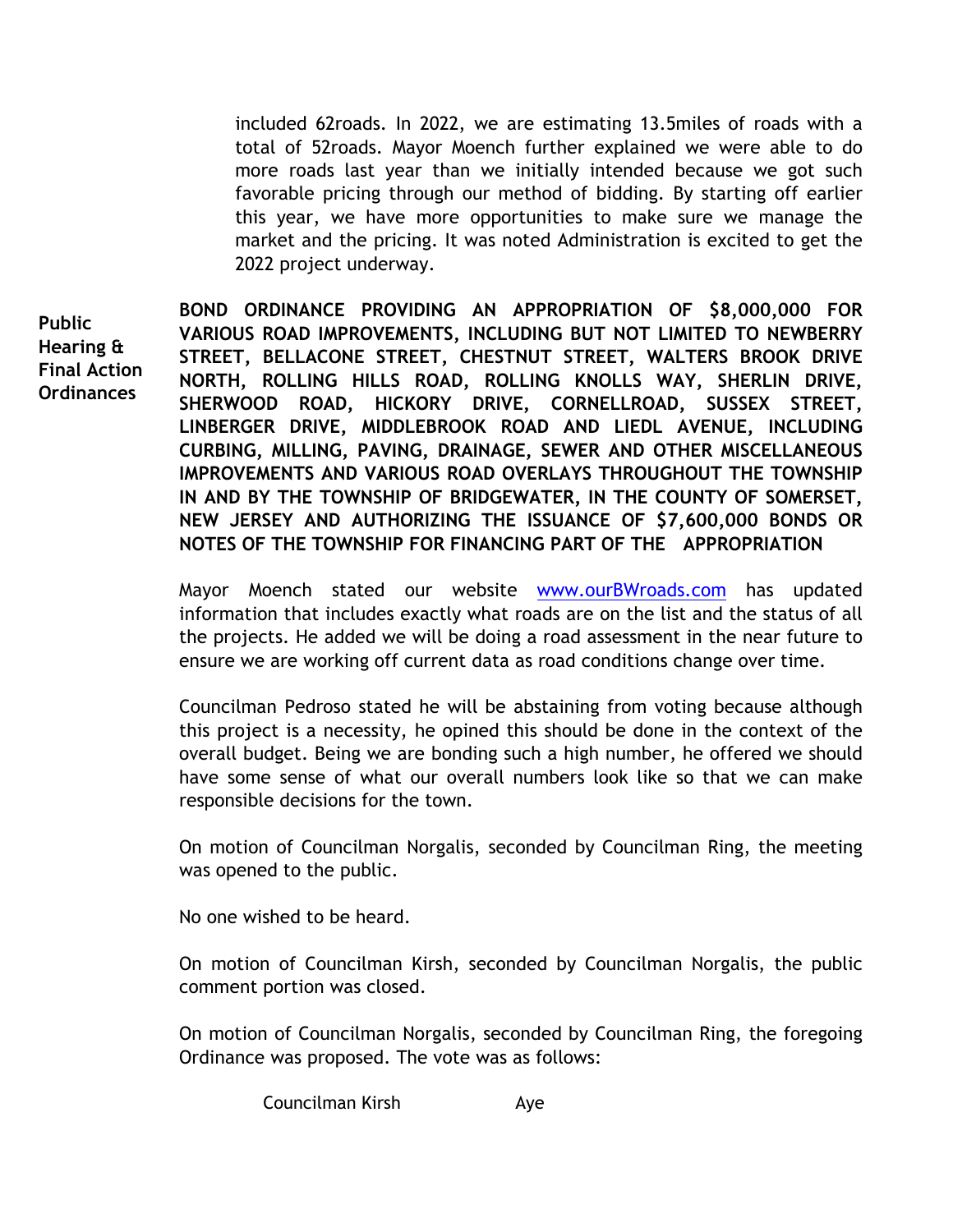| Councilman Norgalis       | Aye |
|---------------------------|-----|
| Councilman Pedroso        | Aye |
| Councilman Ring           | Aye |
| Council President Kurdyla | Aye |

## **[ORDINANCE #22-03 WAS ADOPTED.](https://www.bridgewaternj.gov/wp-content/uploads/2022/06/22-03-Bond-Ordinance-8-Mil-Road-Improvements.pdf)**

A copy of resolution **[#22-03-06-082](https://www.bridgewaternj.gov/wp-content/uploads/2022/06/22-03-17-082.pdf)** is appended to the official minutes

#### **WOMEN'S HISTORY MONTH Proclamation**

Mayor Moench swore in Katherine Howes as Judge and read the following proclamation:

## **HONORING JUDGE KATHERINE HOWES FOR BECOMING BRIDGEWATER'S FIRST FEMALE MUNICIPAL JUDGE AND PROCLAIMING MARCH AS WOMEN'S HISTORY MONTH**

WHEREAS, American women of every race, class, and ethnic background have made historic contributions to the growth and strength of our Nation in countless recorded and unrecorded ways;

WHEREAS, American women have played and continue to play critical economic, cultural, and social roles in every sphere of the life of the Nation by constituting a significant portion of the labor force, working inside and outside of the home;

WHEREAS, American women have played a unique role throughout the history of the Nation by providing the majority of the volunteer labor force of the Nation;

WHEREAS, American women were particularly important in the establishment of early charitable, philanthropic, and cultural institutions in our Nation;

WHEREAS, American women of every race, class, and ethnic background served as early leaders in the forefront of every major social change movement;

WHEREAS, American women have been leaders, not only in securing their own rights of suffrage and equal opportunity, but also in the abolitionist movement, the emancipation movement, the industrial labor movement, the civil rights movement, and other movements, especially the peace movement, which create a more fair and just society for all;

WHEREAS, Judge Katherine Howes began her judicial career in 1989, serving as a law clerk to the Honorable Edward W. Beglin, A.J.S.C. in Union County's Superior Court, eventually moving on to serve as municipal court judge, as well as prosecutor and public defender in towns across the state;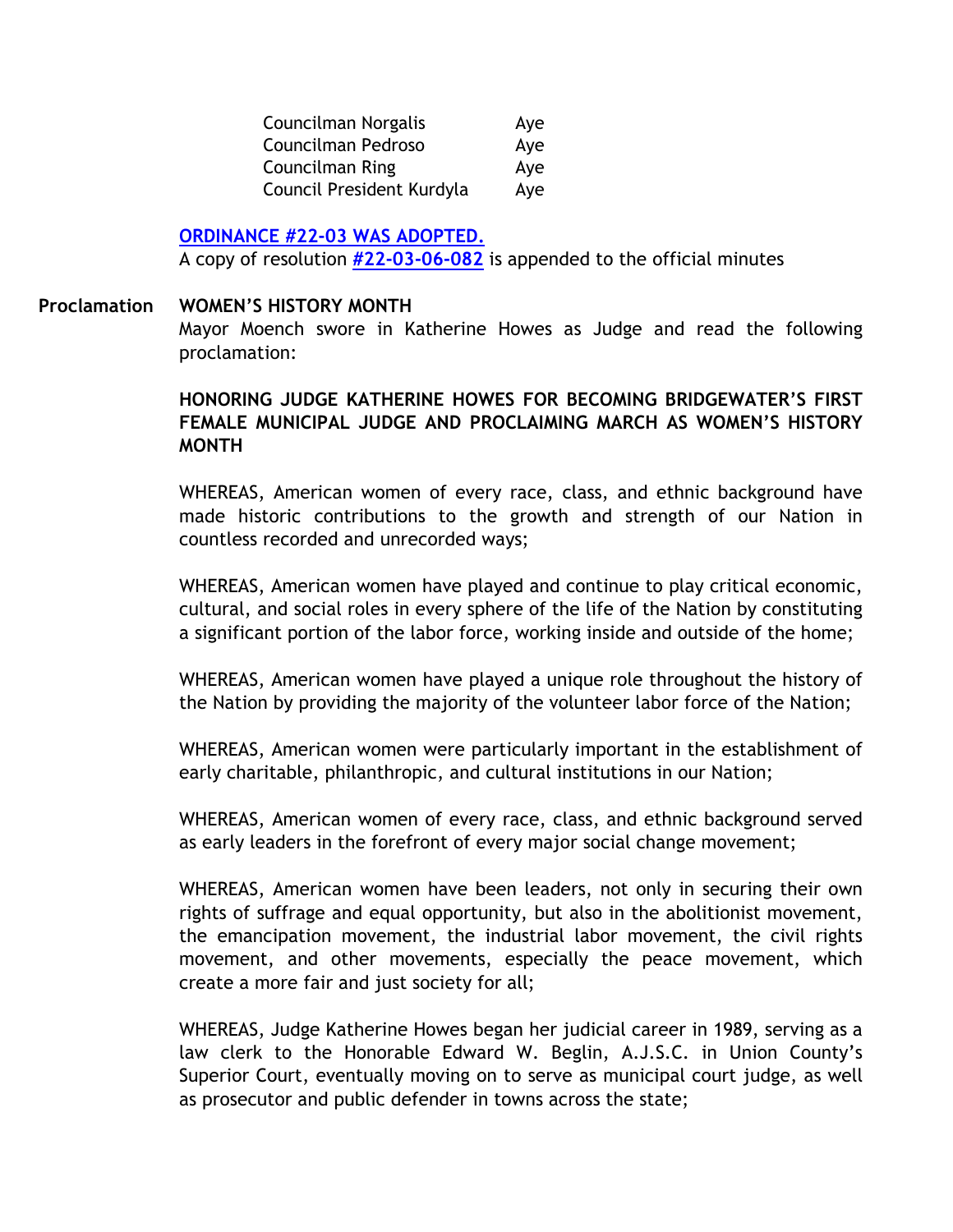WHEREAS, in 2011, Judge Howes was named 'Outstanding Woman of the Year in Law' by the Somerset County Commission on the Status of Women;

WHEREAS, Judge Katherine Howes served on the Board of Directors of Anderson House, a halfway house program serving women recovering from alcoholism and drug addiction and their co-occurring mental health disorders;

WHEREAS, Judge Katherine Howes served her community in Peapack Gladstone as a land use board member and councilwoman;

AND WHEREAS, Judge Katherine Howes serves as a beacon of exemplary behavior and achievement to of the girls of today and women of tomorrow;

NOW THEREFORE, I, Matthew C. Moench, do hereby proclaim March as "Women's History Month," and honor Judge Kathrine Howes for making history as Bridgewater's first female municipal judge and for her role as an example of leadership and civic responsibility for us all.

On motion of Councilman Kirsh, seconded by Councilman Ring, the foregoing resolution was proposed. The vote was as follows:

| Councilman Kirsh          | Aye    |
|---------------------------|--------|
| Councilman Norgalis       | Absent |
| Councilman Pedroso        | Aye    |
| Councilman Ring           | Aye    |
| Council President Kurdyla | Aye    |

## **THE RESOLUTION WAS ADOPTED.**

A copy of resolution **[#22-03-17-083](https://www.bridgewaternj.gov/wp-content/uploads/2022/06/22-03-17-083.pdf)** is appended to the official minutes

#### **APPOINTMENT OF KATHERINE E. HOWES AS CHIEF MUNICIPAL JUDGE Resolution**

On motion of Councilman Kirsh, seconded by Councilman Ring, the foregoing resolution was proposed. The vote was as follows:

| Councilman Kirsh          | Aye    |
|---------------------------|--------|
| Councilman Norgalis       | Absent |
| Councilman Pedroso        | Aye    |
| Councilman Ring           | Aye    |
| Council President Kurdyla | Aye    |

## **THE RESOLUTION WAS ADOPTED.**

A copy of resolution **[#22-03-17-086](https://www.bridgewaternj.gov/wp-content/uploads/2022/06/22-03-17-086.pdf)** is appended to the official minutes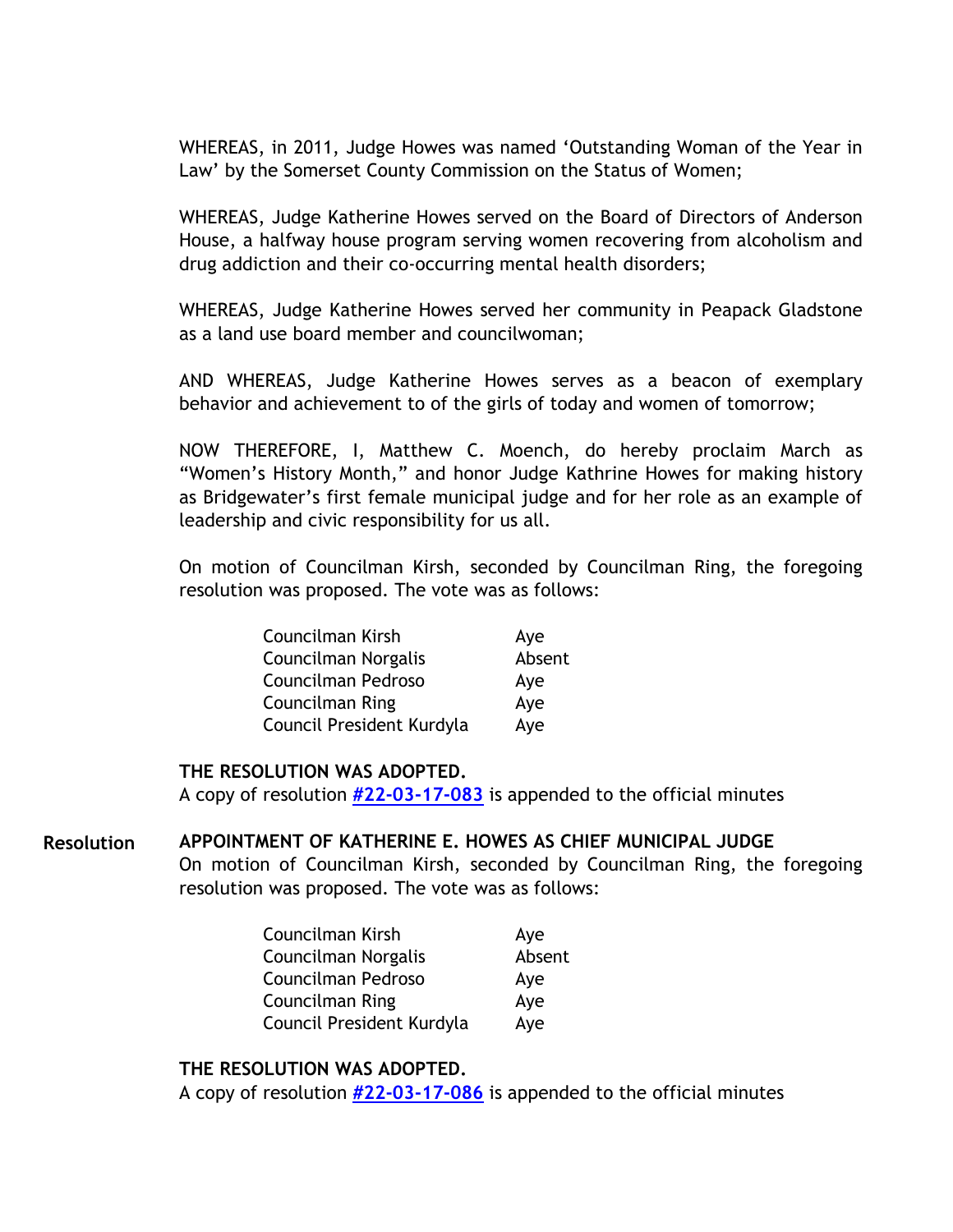Mayor Moench swore in Judge Howes publicly as the first female municipal Judge in Bridgewater.

#### **TOWING FEE ORDINANCE Presentation**

Police Chief Payne was present for the presentation and addressed updating the Bridgewater Township's towing and storage fee Ordinance which has not been updated since it was adopted in 2014. Chief Payne discussed the various fees proposed to be increased and explained there is need to update the fees in order to be more comparable to State police fees and in order to combat inflation.

Council was in consensus to have the Ordinance drafted by the Township's legal counsel for their review.

#### **EXPRESSING BRIDGEWATER TOWNSHIP'S SOLIDARITY WITH THE PEOPLE OF UKRAINE AND CONDEMNING RUSSIAN VIOLATION OF UKRAINIAN SOVEREIGNTY, AS WELL AS EXPRESSING SUPPORT FOR STATE-BASED MEASURES TO PROHIBIT INVESTMENT IN THE RUSSIAN FEDERATION Resolution**

Council President Kurdyla read the resolution in its entirety as follows:

**WHEREAS,** Ukraine has been a distinct civilization since the 9th Century BCE, with origins in the Federation of the Kyivan Rus out of which the modern states Russia and Belarus also emerged; and

**WHEREAS,** Ukraine has been a sovereign, independent state since the collapse of the Soviet Union in 1991, with the Russian Federation recognizing Ukraine as an independent country as of December 2, 1991; and

**WHEREAS,** throughout its history, Ukraine has been the victim of great tragedies, including, in the 20th Century alone:

- the Holodomor genocide, a manmade, Soviet-orchestrated famine that resulted in the starvation deaths of at least 3.5 million people despite Ukraine having the most fertile soil in Europe;
- the Nazi occupation of Ukraine from 1941 through 1944, during which an estimated 900,000 to 1.6 million Ukrainian Jews and 3 to 4 million non-Jewish Ukrainians perished;
- the industrial disaster at the Soviet-operated Chernobyl nuclear power plant in 1986, which resulted in the death and significant illness of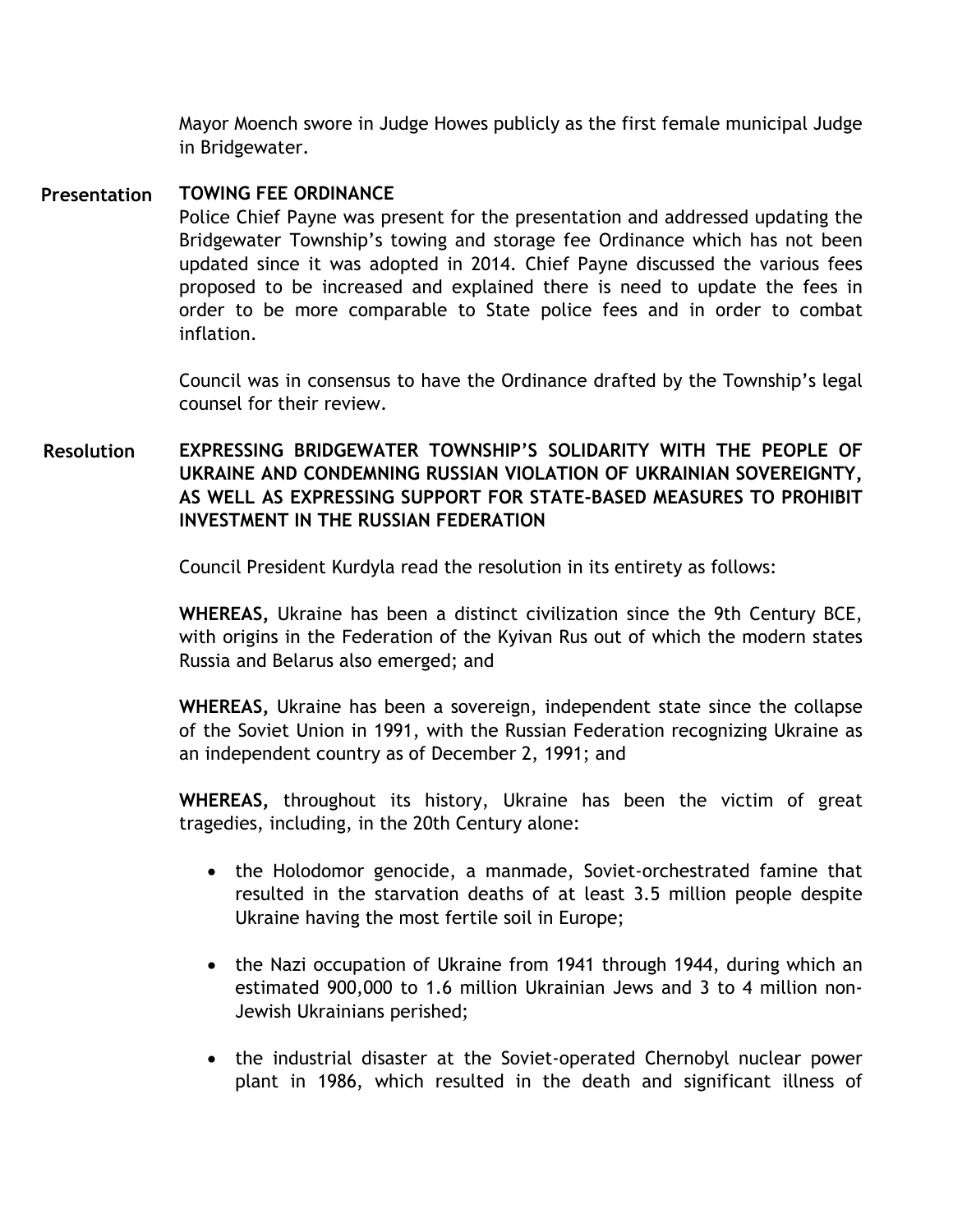thousands of Ukrainians, with environmental aftereffects felt in the country to this day; and

**WHEREAS,** Ukraine suffered yet another tragedy on February 24, 2022, when the army of the Russian Federation launched an unprovoked invasion of this sovereign country, resulting in a continuing international humanitarian emergency; and

**WHEREAS,** governments across the world, both small and large, have condemned this act of aggression and demanded peace and justice for the Ukrainian people; and

**WHEREAS,** the New Jersey legislature has passed legislation (S1889/A3090), which would levy significant prohibitions on financial investment activity in the Russian Federation (akin to current New Jersey restrictions on similar activities with Iran that have been in place since 2008), with said legislation expected to be signed by Governor Phillip D. Murphy shortly.

**NOW, THEREFORE, BE IT RESOLVED,** that the Mayor and Township Council of the Township of Bridgewater, County of Somerset, State of New Jersey, on behalf of all residents thereof, express their solidarity with the people of the Ukraine and their total condemnation of this unprovoked act of aggression perpetrated by the Russian Federation.

**BE IT FURTHER RESOLVED**, by the Mayor and Township Council, that the provisions of S1889/A3090, sponsored by, among others, Assemblyman John DiMaio of the 23rd Legislative District of which Bridgewater is part, should be implemented immediately by the Township of Bridgewater, with said legislation significantly prohibiting financial investment activity with the Russian Federation.

**BE IT FURTHER RESOLVED** that a true copy of this proclamation shall be transmitted to the Office of the Governor of New Jersey, the members of the 23rd Legislative District delegation, and such other entities as may be appropriate.

The Mayor and Council expressed their support for this resolution and for Ukraine.

Michael Andreik, 135 Davidson Avenue, Somerset, NJ of the Ukrainian History Educational Center was present. He stated he is affiliated with the Ukrainian Orthodox Church of the USA and expressed appreciation for the overwhelming support they have received over the past few weeks. They are not a relief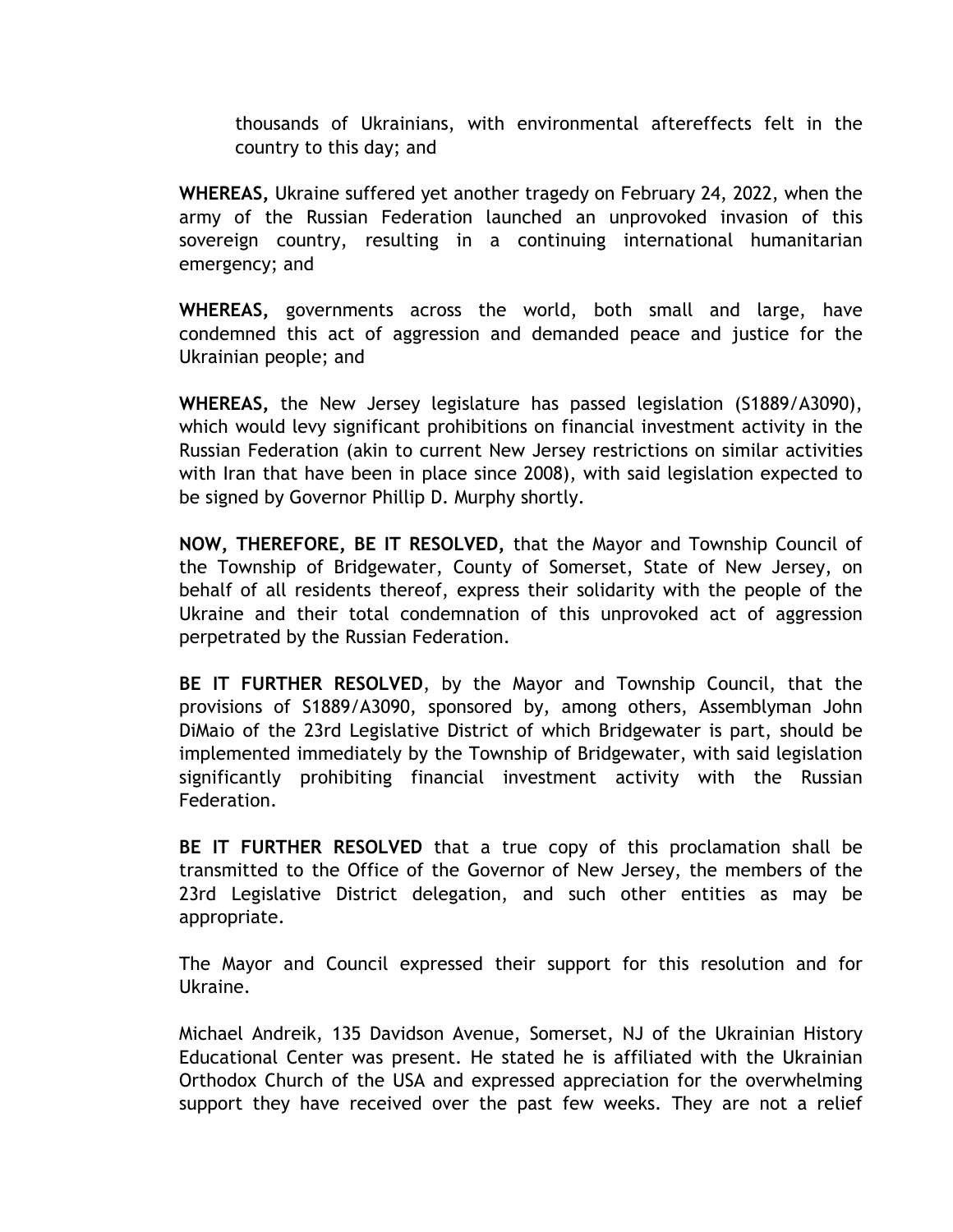organization nor do they directly solicit donations but are a history and culture organization whose main goal is to educate p.

On motion of Councilman Kirsh, seconded by Councilman Kurdyla, the foregoing resolution was proposed. The vote was as follows:

| Councilman Kirsh          | Aye    |
|---------------------------|--------|
| Councilman Norgalis       | Absent |
| Councilman Pedroso        | Aye    |
| <b>Councilman Ring</b>    | Aye    |
| Council President Kurdyla | Aye    |

## **THE RESOLUTION WAS ADOPTED.**

A copy of resolution **[#22-03-17-083](https://www.bridgewaternj.gov/wp-content/uploads/2022/06/22-03-17-083.pdf)** is appended to the official minutes

Members of the public wishing to address the Council on any matter will be allowed two minutes to speak unless there are unusual circumstances. **Public** 

**Comment** 

On motion of Councilman Ring, seconded by Councilman Norgalis, the meeting was opened to the public for comment.

No one wished to be heard.

On motion of Councilman Kirsh, seconded by Councilman Ring, the public comment portion was closed.

#### **AUTHORIZING BUDGET TRANSFERS FOR APPROPRIATION RESERVE IN THE AMOUNT OF \$170,500.00 IN THE CURRENT FUND Resolutions**

Mayor Moench stated this resolution will allow us to make transfers within the 2021 current fund in the amount of \$170,500.00.

On motion of Councilman Kirsh, seconded by Councilman Kurdyla, the foregoing resolution was proposed. The vote was as follows:

| Councilman Kirsh          | Aye    |
|---------------------------|--------|
| Councilman Norgalis       | Absent |
| Councilman Pedroso        | Aye    |
| <b>Councilman Ring</b>    | Aye    |
| Council President Kurdyla | Aye    |

## **THE RESOLUTION WAS ADOPTED.**

A copy of resolution **[#22-03-17-084](https://www.bridgewaternj.gov/wp-content/uploads/2022/06/22-03-17-084.pdf)** is appended to the official minutes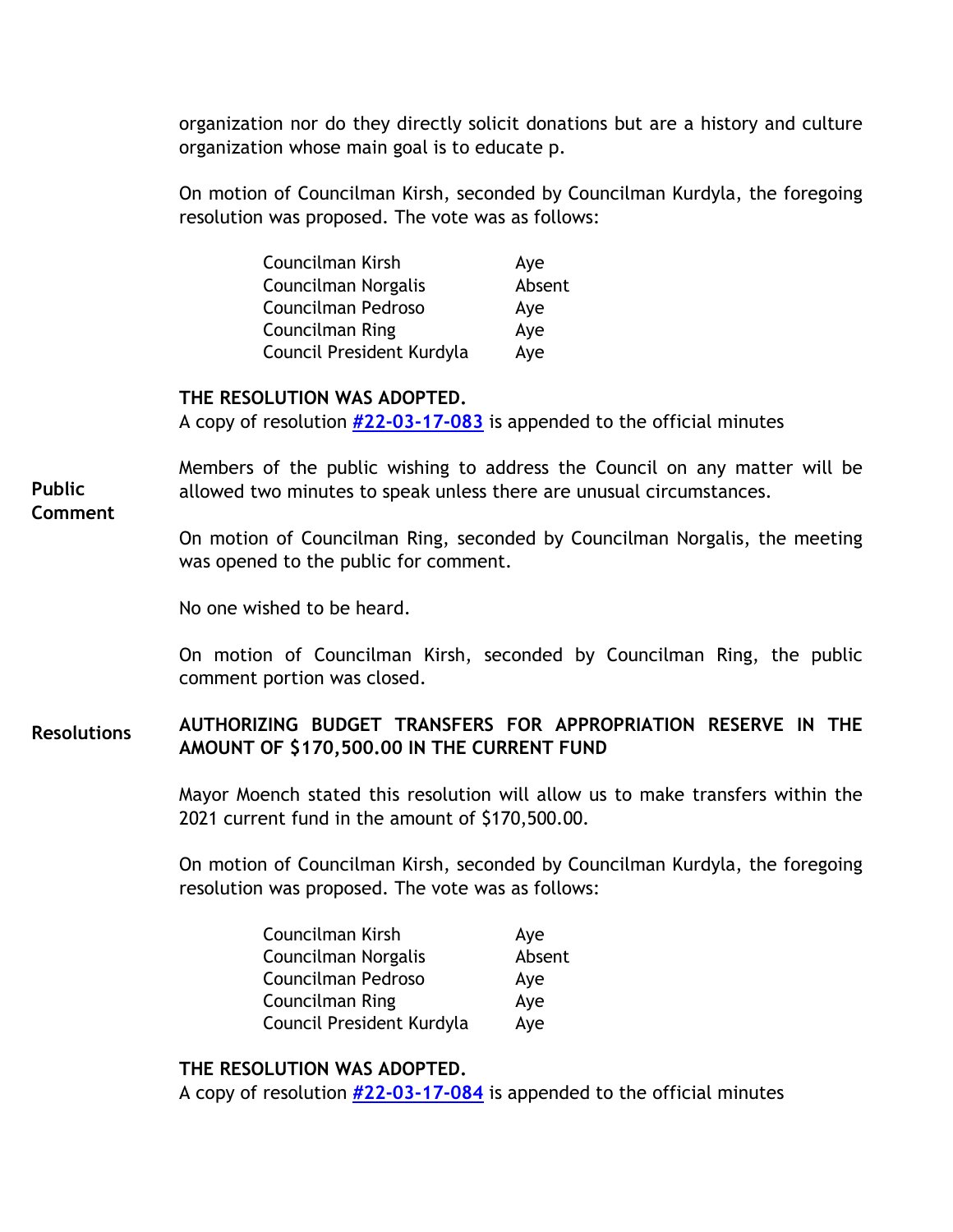**AUTHORIZING AN ADDITIONAL \$803,000.00, FROM \$2,409,000 to \$3,212,000, FOR HEALTHCARE COVERAGE FROM HORIZON BLUE CROSS BLUE SHIELD OF NEW JERSEY TO PROVIDE MEDICAL, PRESCRIPTION AND VISION INSURANCE TO THE TOWNSHIP OF BRIDGEWATER THROUGH FROM JAN. 1, 2022 TO APRIL 30, 2022.** 

Mayor Moench explained we adopted by Resolution #21-12-20-293 a proposal from Horizon Blue Cross Blue Shield to provide medical, prescription, dental, and vision insurance to the Township of Bridgewater for January 1, 2022 through March 31, 2022 as certain changes to healthcare coverage were being worked on. This resolution will allow us to extend coverage for an additional month, through April 30, 2022 as said plans are being finalized.

On motion of Councilman Kirsh, seconded by Councilman Ring, the foregoing resolution was proposed. The vote was as follows:

| Councilman Kirsh          | Aye    |
|---------------------------|--------|
| Councilman Norgalis       | Absent |
| Councilman Pedroso        | Aye    |
| Councilman Ring           | Aye    |
| Council President Kurdyla | Aye    |

## **THE RESOLUTION WAS ADOPTED.**

A copy of resolution **[#22-03-17-085](https://www.bridgewaternj.gov/wp-content/uploads/2022/06/22-03-17-085.pdf)** is appended to the official minutes

**RESOLUTION APPROVING A SHARED MUNICIPAL COURT AGREEMENT BETWEEN THE TOWNSHIP OF BRIDGEWATER AND THE BOROUGH OF SOMERVILLE FOR A TERM OF THREE (3) YEARS COMMENCING ON JANUARY 1,2022 AND ENDING ON DECEMBER 31, 2024 IN THE AMOUNT OF \$826,208 OVER THE TERM OF THE CONTRACT** 

Mayor Moench explained this resolution will allow us to continue Municipal Court Shared Services Agreement between Bridgewater and Somerville for a threeyear period commencing on January 1, 2022 and ending on December 31, 2025.

On motion of Councilman Ring, seconded by Councilman Kirsh, the foregoing resolution was proposed. The vote was as follows:

| Councilman Kirsh          | Aye    |
|---------------------------|--------|
| Councilman Norgalis       | Absent |
| Councilman Pedroso        | Aye    |
| Councilman Ring           | Aye    |
| Council President Kurdyla | Aye    |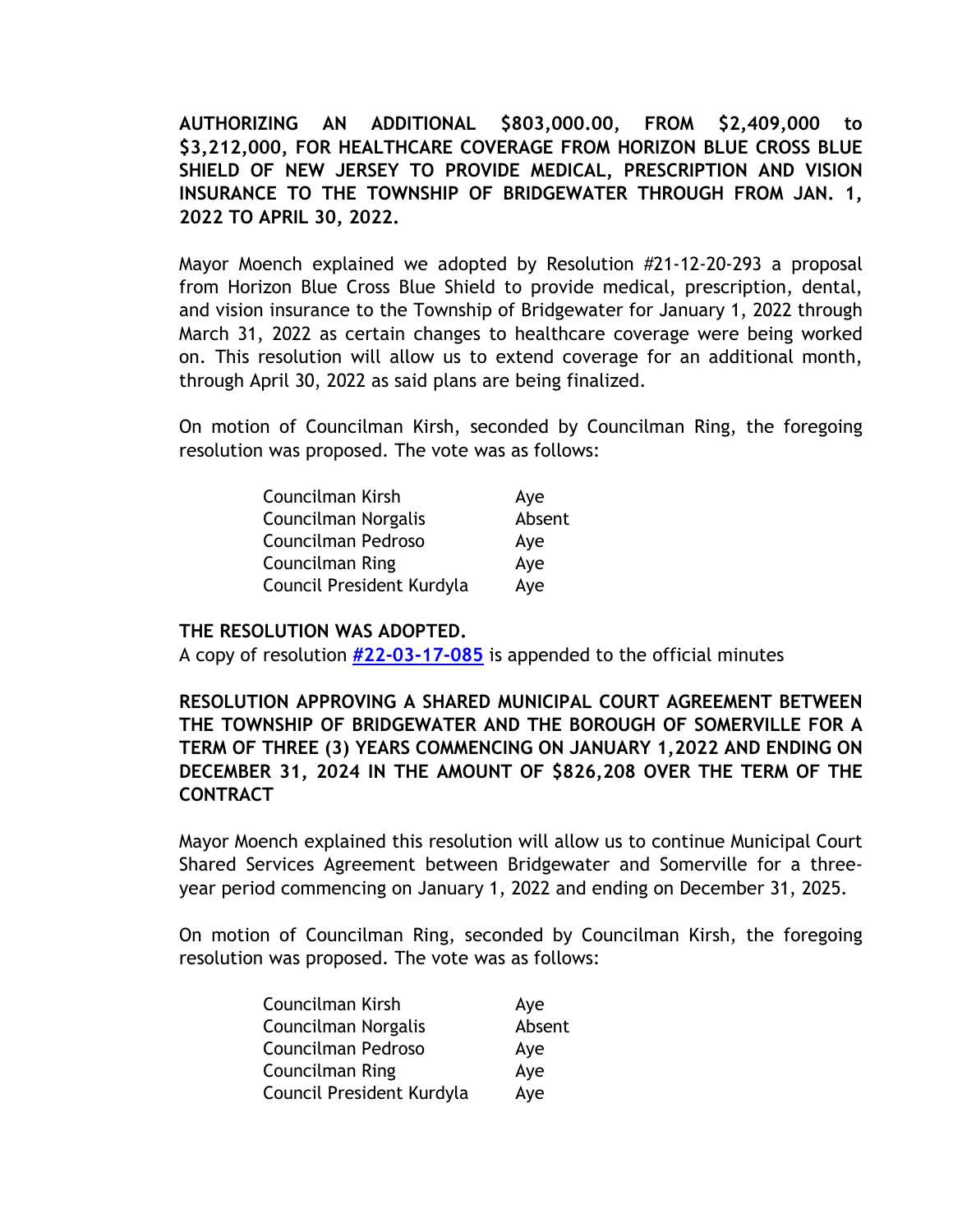## **THE RESOLUTION WAS ADOPTED.**

A copy of resolution **[#22-03-17-087](https://www.bridgewaternj.gov/wp-content/uploads/2022/06/22-03-17-087.pdf)** is appended to the official minutes

# **AUTHORIZING THE EXECUTION OF A SETTLEMENT AGREEMENT WITH CCM CONTRACTING, INC. CONCERNING THE COMPLETION OF THE ROAD IMPROVEMENT PROJECT KNOWN AS BWT 2021-4 ROADWAY IMPROVEMENT PROJECT – CAMBRIDGE LANE, MARK DRIVE, MUIRFIELD LANE AND TOK PLACE**

Mayor Moench explained we awarded a construction contract for the road improvement project known as BWT 2021-4 Roadway Improvement Project – Cambridge Lane, Mark Drive, Muirfield Lane and Tok Place through the public bidding process. As a result of multiple delays in the construction of the Project that were the result of inattentiveness on the part of the contractor, the Township declared the contractor in breach of contract and in default of its obligations. The contractor has offered a proposed settlement where they will complete the project to the satisfaction of the Township Engineer and will further accept a one-year ban on bidding on any other road construction project submitted for public bid by the Township. This resolution allows us to ratify said agreement.

On motion of Councilman Ring, seconded by Councilman Kirsh, the foregoing resolution was proposed. The vote was as follows:

| Councilman Kirsh          | Aye    |
|---------------------------|--------|
| Councilman Norgalis       | Absent |
| Councilman Pedroso        | Aye    |
| Councilman Ring           | Aye    |
| Council President Kurdyla | Aye    |

## **THE RESOLUTION WAS ADOPTED.**

A copy of resolution **[#22-03-17-088](https://www.bridgewaternj.gov/wp-content/uploads/2022/06/22-03-17-088.pdf)** is appended to the official minutes

## **RESOLUTION TO ENTER INTO AN AGREEMENT BETWEEN THE TOWNSHIP OF BRIDGEWATER AND THE COUNTY OF SOMERSET FOR A CERTIFIED RECYCLING PROFESSIONAL (CRP) TO COMMENCE RETROACTIVELY TO JANUARY 1, 2022 THROUGH DECEMBER 31, 2022 AT A COST NOT TO EXCEED \$200**

This resolution will allow us to retain the services of the County of Somerset's Certified Recycling Professional (CRP) who will assist us in signing the mandatory annual municipal recycling tonnage report. Council expressed their frustration that the County is requesting a fee for these services, noting we liaise with the County on many occasions and opined this fee is unnecessary.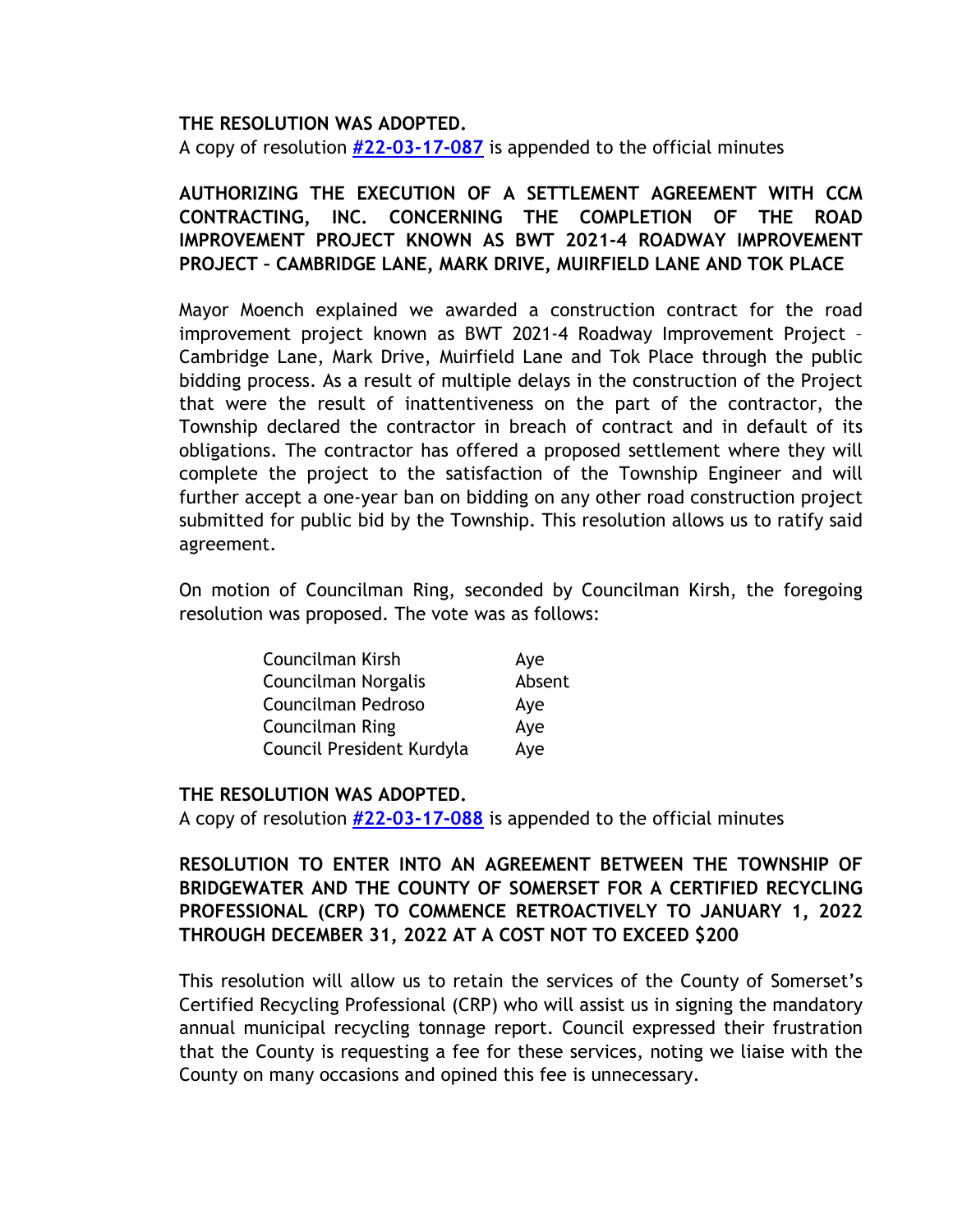On motion of Councilman Kirsh, seconded by Councilman Kurdyla, the foregoing resolution was proposed. The vote was as follows:

| Councilman Kirsh          | Aye    |
|---------------------------|--------|
| Councilman Norgalis       | Absent |
| Councilman Pedroso        | Aye    |
| Councilman Ring           | Aye    |
| Council President Kurdyla | Aye    |

## **THE RESOLUTION WAS ADOPTED.**

A copy of resolution **[#22-03-17-089](https://www.bridgewaternj.gov/wp-content/uploads/2022/06/22-03-17-089.pdf)** is appended to the official minutes

**RESOLUTION AUTHORIZING THE TOWNSHIP OF BRIDGEWATER TO EXECUTE AN AGREEMENT WITH SOMERSET COUNTY FOR USE OF TOWNSHIP POLICE OFFICERS ON AN "AS AVAILABLE" AND "AS NEEDED" BASIS BY THE SOMERSET COUNTY PROSECUTORS OFFICE FOR SPECIFIED SERVICES AND FUNCTIONS** 

Mayor Moench explained this resolution will allow us to enter into an agreement with the County for their use of our police officers on "as needed" basis during those times in which they may require the use of additional trained police personnel.

On motion of Councilman Ring, seconded by Councilman Pedroso, the foregoing resolution was proposed. The vote was as follows:

| Councilman Kirsh          | Aye    |
|---------------------------|--------|
| Councilman Norgalis       | Absent |
| Councilman Pedroso        | Aye    |
| Councilman Ring           | Aye    |
| Council President Kurdyla | Aye    |

## **THE RESOLUTION WAS ADOPTED.**

A copy of resolution **[#22-03-17-090](https://www.bridgewaternj.gov/wp-content/uploads/2022/06/22-03-17-090.pdf)** is appended to the official minutes

## **AUTHORIZING QUALIFIED FIRMS FOR PROFESSIONAL LEGAL SERVICES FOR LEGAL MATTERS REQUIRING A SPECIAL COUNSEL FOR BRIDGEWATER TOWNSHIP FOR THE YEAR 2022**

Mayor Moench explained this resolution has a list of prequalified firms that are available in events where there is conflict. Furthermore, there are areas of expertise that these firms have which gives Township Attorney Corsini discretion as the director of law to call upon other prequalified firms to assist when it is necessary.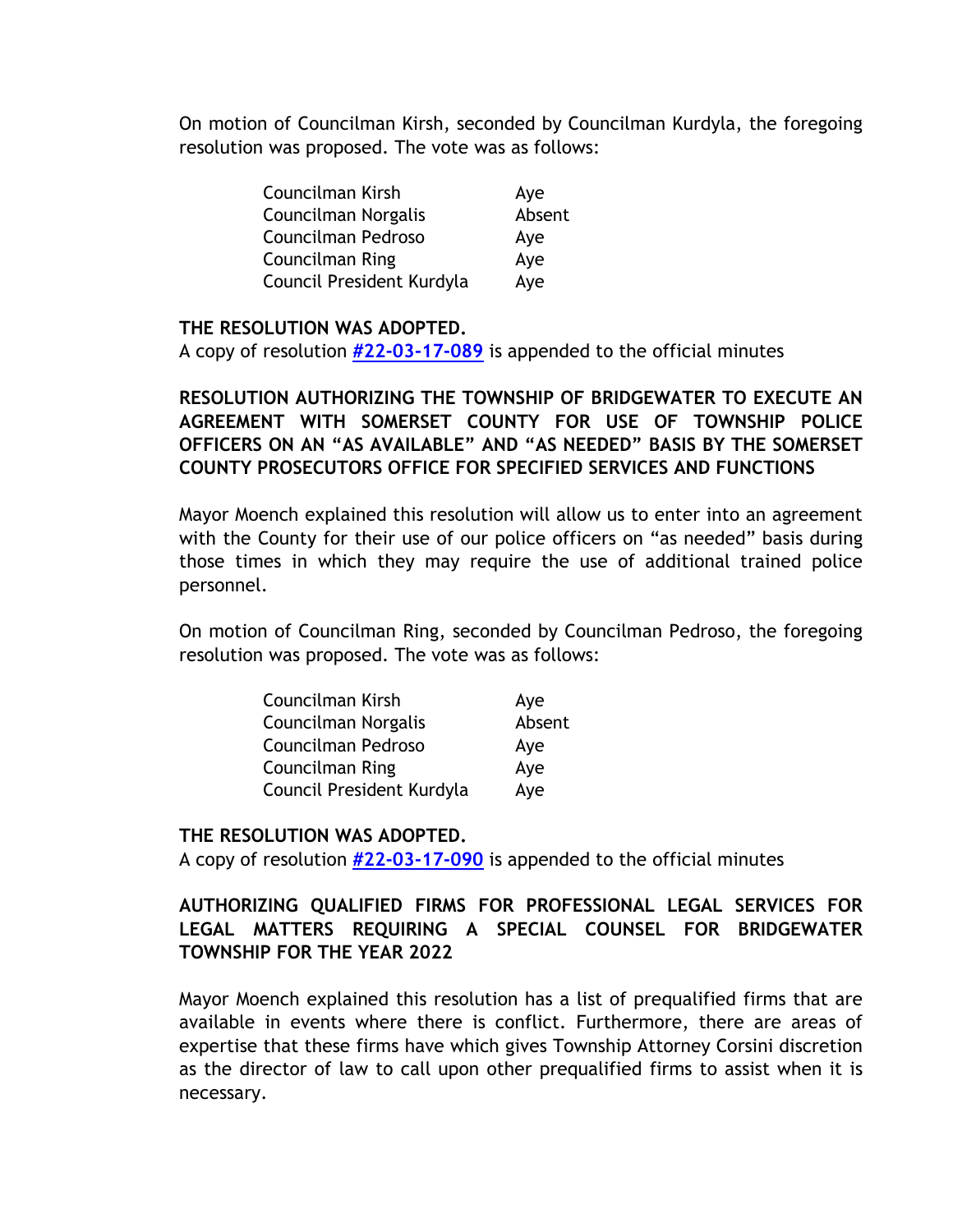On motion of Councilman Kirsh, seconded by Councilman Ring, the foregoing resolution was proposed. The vote was as follows:

| Councilman Kirsh          | Aye    |
|---------------------------|--------|
| Councilman Norgalis       | Absent |
| Councilman Pedroso        | Aye    |
| <b>Councilman Ring</b>    | Aye    |
| Council President Kurdyla | Aye    |

## **THE RESOLUTION WAS ADOPTED.**

A copy of resolution **[#22-03-17-091](https://www.bridgewaternj.gov/wp-content/uploads/2022/06/22-03-17-091.pdf)** is appended to the official minutes

**NOTIFICATION OF APPLICATIONS FOR THE 2022 SOMERSET COUNTY COMMUNITY DEVELOPMENT BLOCK GRANT BY THE FOLLOWING NONPROFITS WITH INTENDED PROJECTS WITHIN BRIDGEWATER TOWNSHIP: THE MARTIN LUTHER KING YOUTH CENTER, THE SHIMON AND SARA BIRNBAUM JEWISH COMMUNITY CENTER, AND VISIONS AND PATHWAYS** 

Mayor Moench explained this resolution is a requirement for the non-profit groups to advise the Council of their desire to participate in the 2022 Somerset County Community Development Block Grant Program.

On motion of Councilman Ring, seconded by Councilman Kirsh, the foregoing resolution was proposed. The vote was as follows:

| Councilman Kirsh          | Aye    |
|---------------------------|--------|
| Councilman Norgalis       | Absent |
| Councilman Pedroso        | Aye    |
| Councilman Ring           | Aye    |
| Council President Kurdyla | Aye    |

## **THE RESOLUTION WAS ADOPTED.**

A copy of resolution **[#22-03-17-092](https://www.bridgewaternj.gov/wp-content/uploads/2022/06/22-03-17-092.pdf)** is appended to the official minutes

**PROJECT RESOLUTION FOR PROFESSIONAL ENGINEERING/DESIGN/ INSPECTION SERVICES FOR IMPROVEMENTS TO THE MIDDLEBROOK SANITARY SEWER PUMPING STATION – PHASE I TO COLLIERS ENGINEERING & DESIGN (DBA MASER CONSULTING) (53 FRONTAGE ROAD, SUITE 110, HAMPTON, NJ 08827) IN THE AMOUNT OF \$43,000.00, FUNDED THROUGH THE 21-13 SEWER BOND ORDINANCE** 

On motion of Councilman Ring, seconded by Councilman Kirsh, the foregoing resolution was proposed. The vote was as follows: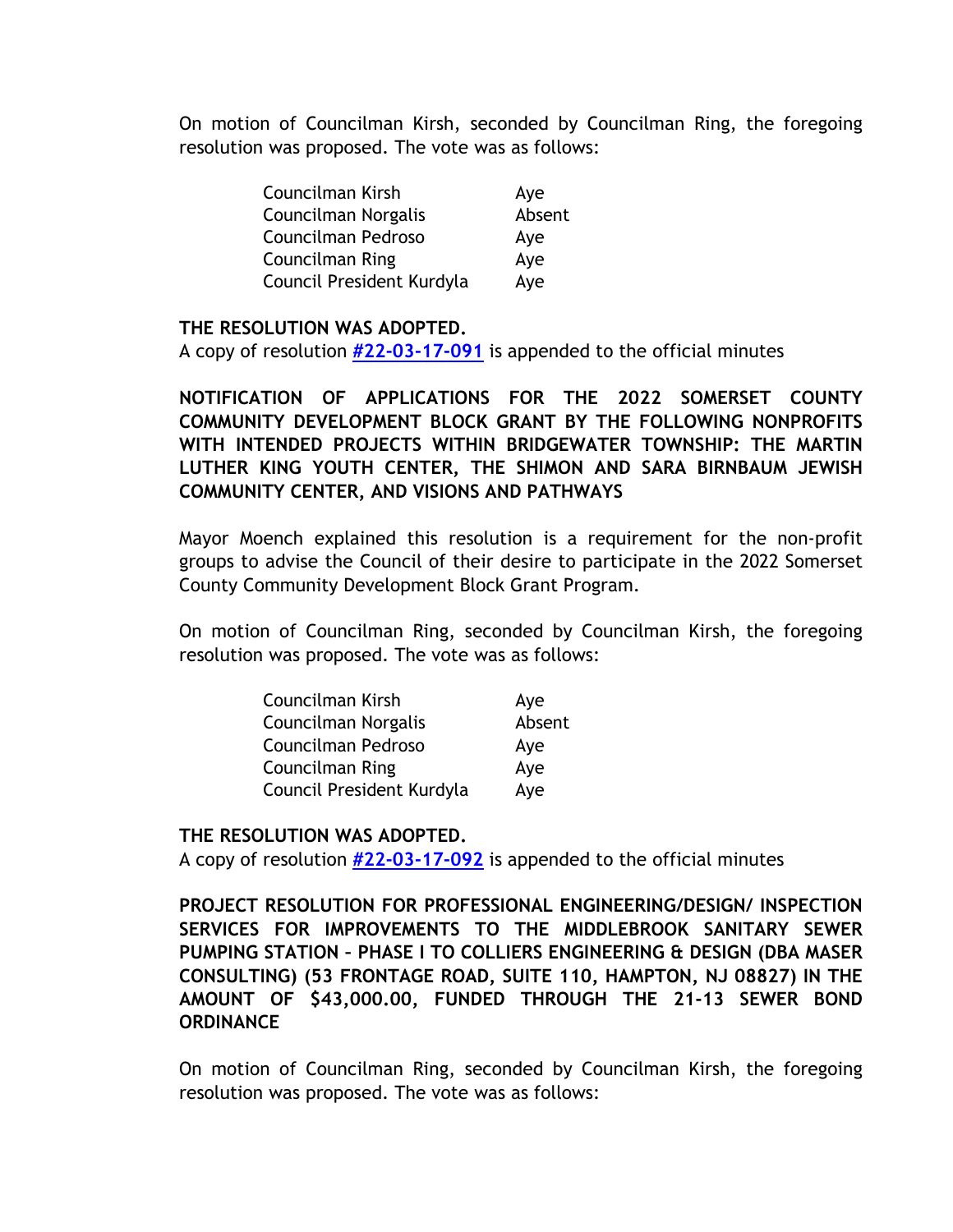| Councilman Kirsh          | Aye    |
|---------------------------|--------|
| Councilman Norgalis       | Absent |
| Councilman Pedroso        | Aye    |
| <b>Councilman Ring</b>    | Aye    |
| Council President Kurdyla | Aye    |

#### **THE RESOLUTION WAS ADOPTED.**

A copy of resolution **[#22-03-17-093](https://www.bridgewaternj.gov/wp-content/uploads/2022/06/22-03-17-093.pdf)** is appended to the official minutes

## **AUTHORIZING EXECUTION OF A SITE ACCESS AGREEMENT BETWEEN THE TOWNSHIP OF BRIDGEWATER AND ADVANCED ENVIRONMENTAL SERVICES, LLC FOR THE INSTALLATION OF A MONITORING WELL IN THE RIGHT OF WAY FRONTING 336 SUNNYSIDE TERRACE, BLOCK 221, LOT 26**

Mayor Moench explained this resolution will allow us to make improvements to the Middlebrook Sanitary Sewer Pump Station.

On motion of Councilman Kirsh, seconded by Councilman Ring, the foregoing resolution was proposed. The vote was as follows:

| Councilman Kirsh          | Aye    |
|---------------------------|--------|
| Councilman Norgalis       | Absent |
| Councilman Pedroso        | Aye    |
| <b>Councilman Ring</b>    | Aye    |
| Council President Kurdyla | Aye    |

## **THE RESOLUTION WAS ADOPTED.**

A copy of resolution **[#22-03-17-094](https://www.bridgewaternj.gov/wp-content/uploads/2022/06/22-03-17-094.pdf)** is appended to the official minutes

**COUNCIL PRESIDENT KURDYLA READ THE FOLLOWING RESOLUTIONS BY TITLE THEN CALLED FOR A CONSENT MOTION.** 

**AUTHORIZING CHANGE ORDER NO. 1/FINAL CHANGE ORDER INCREASING THE CONTRACT PRICE FROM \$51,390.00 TO \$79,190.00, AN INCREASE OF \$27,800.00, ACCEPTANCE OF THE PROJECT AND FINAL PAYMENT TO REINER PUMP SYSTEMS, INC. (53 US HIGHWAY 206, STANHOPE, NJ 07874) FOR PUMP INSTALLATION AT GILBRIDE PUMP STATION FUNDED THROUGH THE 21-13 SEWER BOND ORDINANCE** 

**AUTHORIZING CHANGE ORDER NO. 1/FINAL CHANGE ORDER INCREASING THE CONTRACT PRICE TO SUPPLY EQUIPMENT AND LABOR AT THE GILBRIDE SANITARY SEWER PUMP STATION FROM \$281,290.00 TO \$325,513.75, AN INCREASE OF \$44,223.76 ACCEPTANCE OF THE PROJECT AND FINAL PAYMENT TO RAPID PUMP & METER SERVICE CO., INC. (PO BOX AY, 285 STRAIGHT**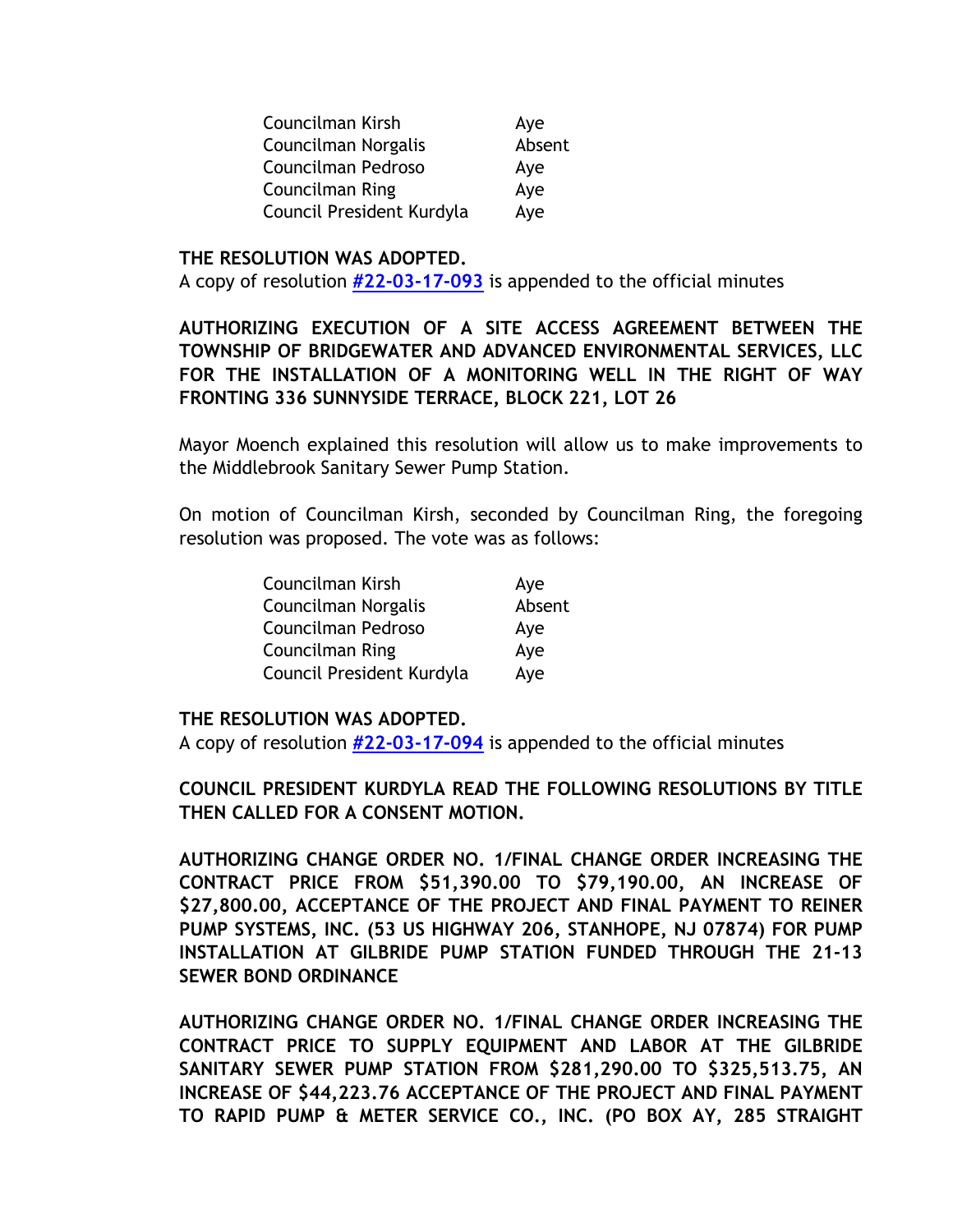## **STREET, PATERSON, NJ 07059) FUNDED THROUGH THE 21-13 SEWER BOND ORDINANCE**

**AUTHORIZING CHANGE ORDER NO. 1/FINAL CHANGE ORDER INCREASING THE CONTRACT PRICE FROM \$42,500.00 TO \$45,500.00, AN INCREASE OF \$3,000.00, ACCEPTANCE OF THE PROJECT AND FINAL PAYMENT TO VNL, INC. (158 OLD TURNPIKE ROAD, CALIFON, NJ 07830) FOR REMOVAL AND INSTALLATION OF VALVES AT THE GILBRIDE PUMP STATION FUNDED THROUGH THE 21-13 SEWER BOND ORDINANCE** 

On motion of Councilman Kirsh, seconded by Councilman Ring, the foregoing resolutions were proposed. The vote was as follows:

| Councilman Kirsh          | Aye    |
|---------------------------|--------|
| Councilman Norgalis       | Absent |
| Councilman Pedroso        | Aye    |
| Councilman Ring           | Aye    |
| Council President Kurdyla | Aye    |

## **THE RESOLUTIONS WERE APPROVED.**

Copies of resolution **[#22-03-17-095 thru #22-03-17-097](https://www.bridgewaternj.gov/wp-content/uploads/2022/06/22-03-17-095-thru-97.pdf)** are appended to the official minutes

**BE IT RESOLVED**, by the Bridgewater Township Council that this body will now hold a closed meeting to discuss contract negotiations. **Closed Session** 

> When and if the matters discussed become public record, this will be made known to the public at that time.

> The public is excluded from said meeting and further notice thereof is dispensed with all in accordance with Sections 8 and 4a of the Open Public Meetings Act.

> On the motion of Councilman Kirsh, seconded by Councilman Kurdyla, Council convened in closed session at approximately 8:35 p.m.

A copy of resolution **[#22-03-17-098](https://www.bridgewaternj.gov/wp-content/uploads/2022/06/22-03-17-098.pdf)** is appended to the official minutes.

On the motion of Councilman Ring, seconded by Councilman Kirsh, the meeting reconvened to open session at approximately 10:00 p.m. and adjourned immediately thereafter.

Respectfully Submitted,